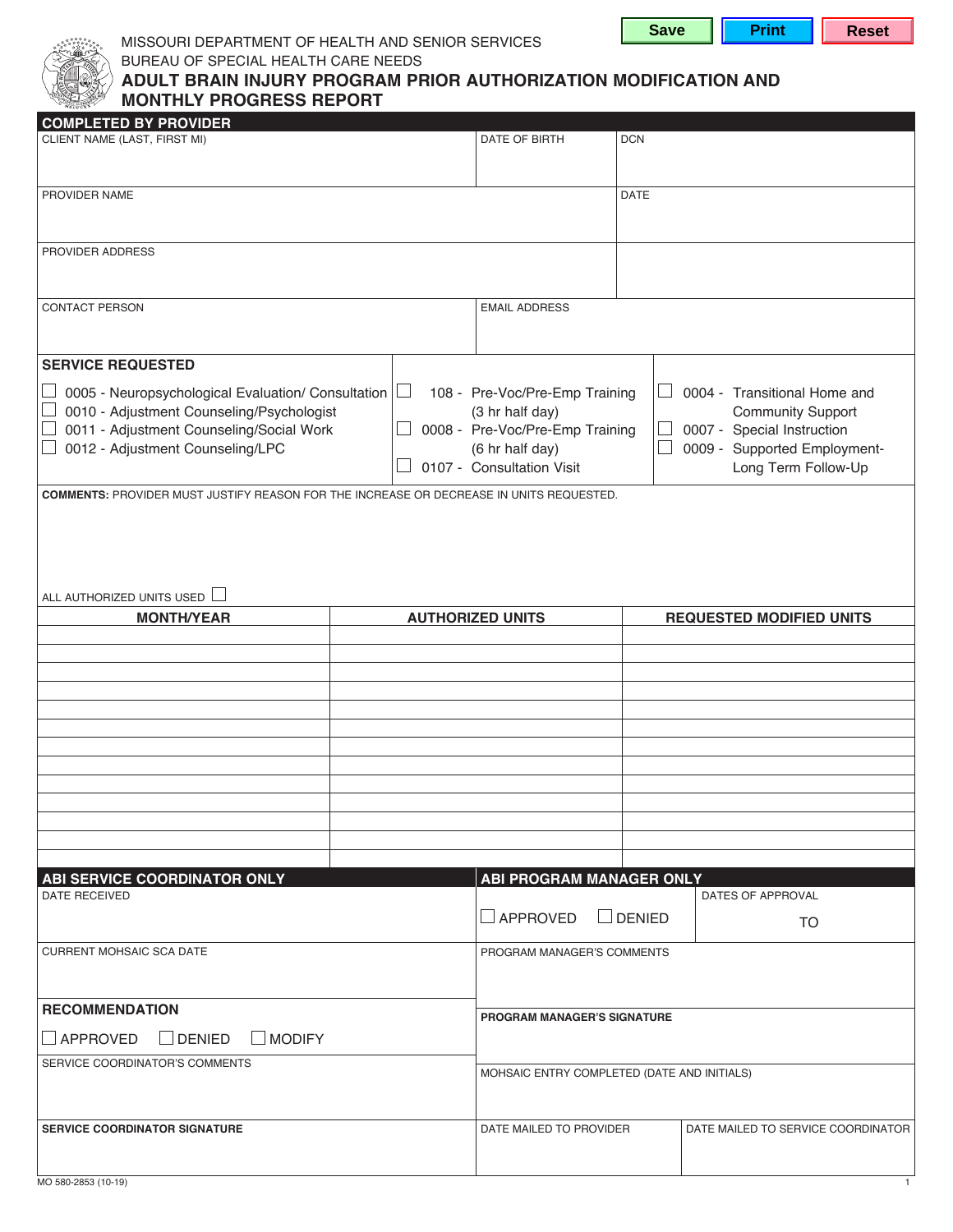## **PARTICIPANT**  CLIENT NAME (LAST, FIRST MI) DCN

### **MONTHLY PROGRESS REPORT**

Monthly goals and strategies that were worked on should be outlined below. The monthly Prograss Report should include Barriers, Successes, Incidents, etc.

#### **An example of goals and strategies are:**

Goals worked on this month were:

Goal 1 - Organization

Strategies used were visual & verbal cueing, photos, and implementing a Contained Chaos Box strategy.

The kitchen cabinets were organized and reorganized o each visit. The chaos box was emptied each week and places were found for new incoming items.

Goal 2 - Health

The participant decided to obtain an alarmed medication tray to assist in remembering to take medications on time 2 times a day. We researched organizations to assist with payment of tray. AAA was able to assist us with this. Tray has been ordered.

| <b>DATE</b> |
|-------------|
|             |
|             |
| <b>DATE</b> |
|             |
|             |
|             |